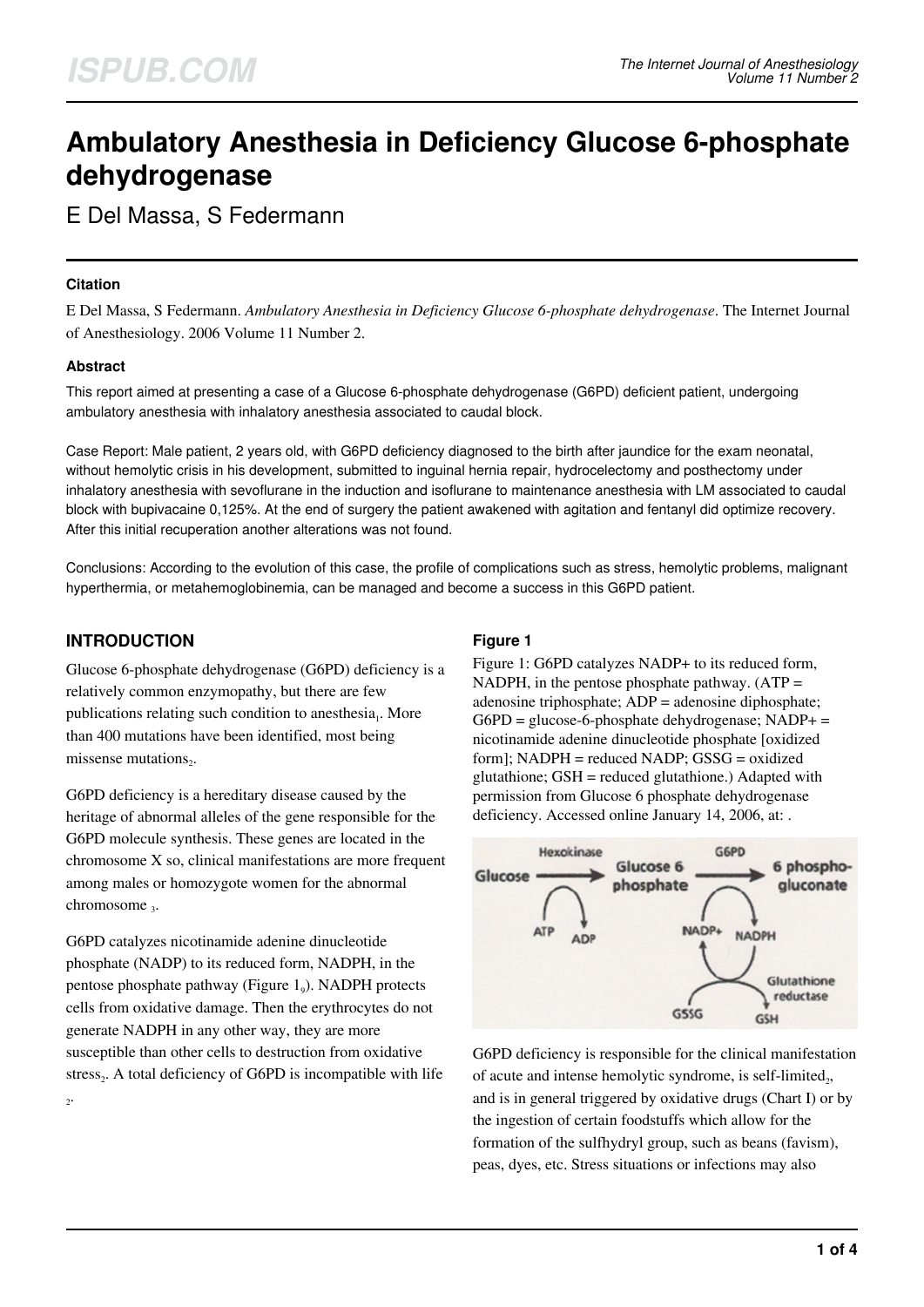trigger hemolytic crises in those patients, although the action mechanism is not yet well known 3.

## **Figure 2**

Chart 1: Drugs Able to Induce Hemolysis in G6PD-Deficient Patients 2,3

Analgesics Other drugs Acetylsalicylic Acid (in high doses) Nitrofurantoin Acetaminophen Methylene blue Acetophenetidin Vitamin K Acetanilid Nalidixic acid Antimalaria Probenecid Primaguine Ascorbic acid (in high doses) Chloroquine **Nitrates** Pentaquine Quinidine Sulfonamides Naphthalene Sulfones Chloramphenicol Quinine Quinidine

Enzymes are responsible for the excretion of the sulfhydryl group formed in oxyhemoglobin when exposed to the abovementioned drugs and foodstuffs, leading to its precipitation within the erythrocyte and causing intravascular hemolysis.

Patient who are G6PD-deficient may show

methemoglobinemia due to an abnormal form of hemoglobin in which the iron molecule is in the ferric  $(3+)$  state rather than the normal ferrous  $(2+)$  state. These individuals can tolerate a methemoglobinemia between 10-50% with no health risk $_{10}$ .

This is a report on a pediatric G6PD-deficient patient

submitted to inguinal hernia repair, hydrocelectomy and posthectomy under inhalatory anesthesia associated to caudal block.

## **CASE REPORT**

A male patient, 2 years old, 1.01m heights, 18 kg, with G6PD deficiency was admitted for inguinal hernia repair, hydrocelectomy and posthectomy. At the newborn period, the patient had a several jaundice because the medications given for your mother and but was treated with phototerapy. A G6PD deficiency was diagnosed. Another hospitalization was not observed. The patient was seen by pediatrics and hematologists in your newborn and neonate period. Since then, after all care had been taken to prevent hemolytic crises triggering factors, the patient had a good evolution without new crises.

At preanesthetic during evaluation the patient was in good conditions, active without cardiovascular, respiratory, digestive and renal systems abnormalities. Preoperative blood test was normal: red cells 4.700/mm3; Hemoglobin 13,5 g % and hematocrit 38,9 %, time of coagulation 5 minutes and 30 seconds, time of activated thromboplastin 87,96% and INR 1,12, platelet 341.000/mm3.

The patient was anxious and not cooperative needing preanesthetic medication with midazolam 5 mg orally. After 15 minutes the patient was taken to the operate room. This child was monitored without difficult or resistance with pulse oximeter (SpO2), cardioscope (ECG at DII, AVL), cutaneous temperature (T), no invasive blood pressure (NIBP) and capnography (PETCO2). Induction of anesthesia in double T of Baraka system Mapleson D. Anesthesia was done with sevoflurane and mixture 50% of O2/N2O, initiated sevoflurane with 1% until 8%. After completed induction it was changed to sevoflurane by isoflurane 2,5% and venous puncture was performed with a 22 G catheter in the left upper limb, and a number 2 Laryngeal Mask was introduced without trouble. Following, with the patient in the right lateral position, caudal block was performed with a 25G needle and bupivacaine 0,125% 18 ml was administered.

Surgery was started 15 minutes later with the patient in the supine position, and lasted 45 minutes. He had showed few alterations. Changes in temperature that increased 1±C and the SpO2 decreased from 98 to 92%, while maintaining the same respiratory frequency and 02/N2O concentration. The isoflurane concentration was decreased from 1,5% to 0,8%.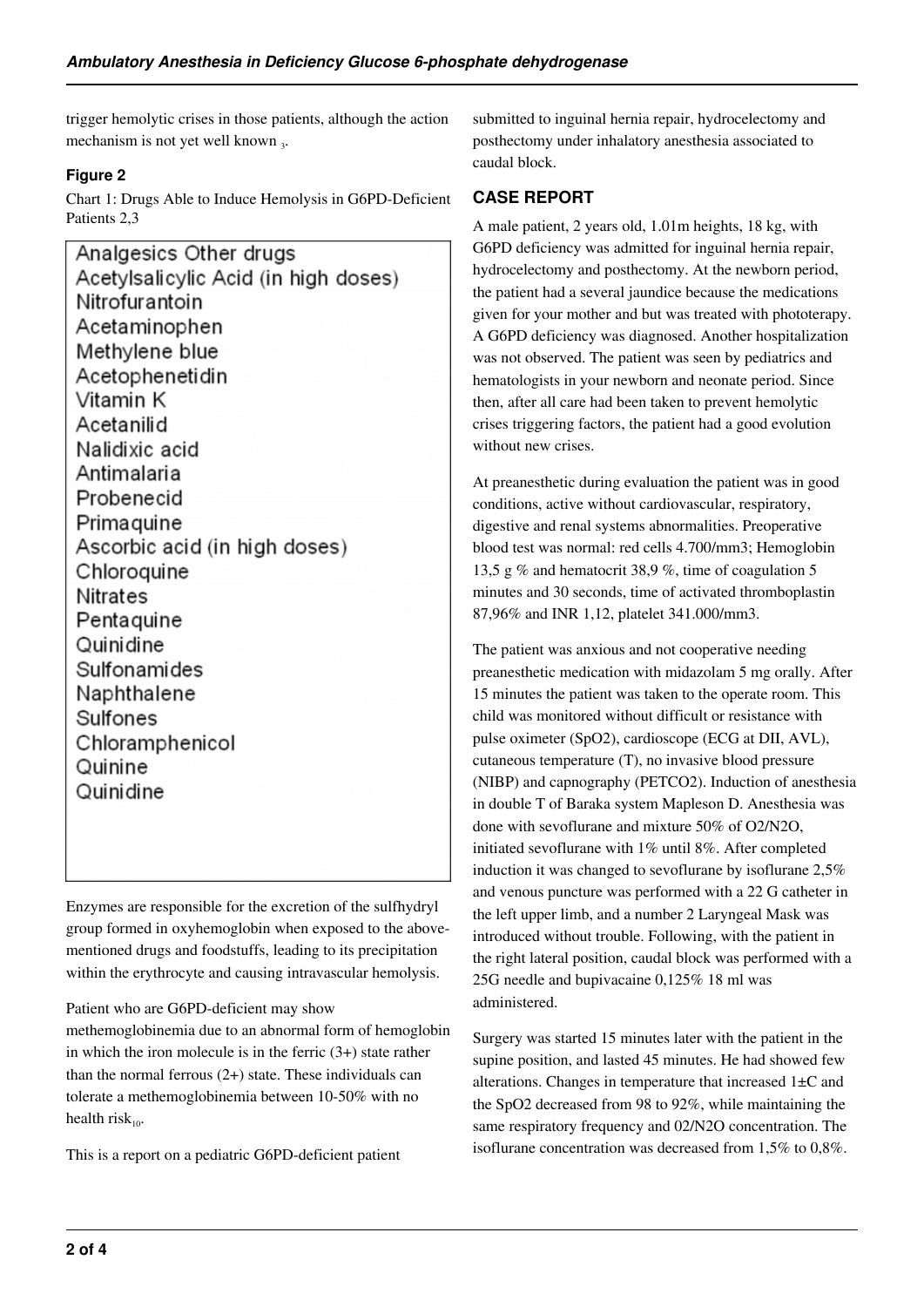At surgery completion, the patient awakened with agitation and fentanyl  $1.5 \text{~mag}^{-1}$ .kg<sup>-1</sup> in bolus and infusion  $1.5$  $mcg.kg^{-1}.h^{-1}$  was given. The patient was directed to the Post Anesthetic Care Unit (PACU) without pain or other complaints and was referred to the postanesthetic recovery unit where he remained for 60 minutes without intercurrences or medications. Accomplished the criteria discharged from PACU according to Aldrete-Kroullick table and was referred to the ward. The patient had a good recovery without intercurrences and was discharged 24 hours after surgery, and all recommendations were given to the relatives.

# **DISCUSSION**

The early diagnosis of this enzymopathy is relatively difficult because blood enzymes may be normal during an acute hemolytic crisis triggered by oxidants or stress. In general, hemolysis is seen 1 to 3 days after contact with triggering factors. This consideration was sufficient to maintain the patient interned by 24 hours, in spite of the surgery to be ambulatorial.

Diagnosis is achieved through a direct or indirect evidence of G6PD activity decrease in red cells. Immediately after a hemolytic episode, young reticulocytes and red cells predominate and these young cells have enzymatic activity well higher than older ones, so, the test has to be postponed for some weeks to show a low enzymatic level confirming the diagnosis  $<sub>5</sub>$ .</sub>

Hemolysis prevention is paramount for the anesthetic management of such patients, avoiding in all surgery period of the administration of oxidative drugs, prevention of or stress situations. Acute hemolysis is self-limited, but in rare instances it can be severe enough to warrant a blood transfusion<sub>1</sub>. Others factors with prevention of methemoglobinemia, malignant hyperthermia was preventioned. In spite of to against indication of the use, the patient made use of acetaminophen in analgesia or fever, without problems.

We have not found in the literature studies relating hemolytic crises induced by inhalatory general anesthesia although some authors have already related G6PD

deficiency to Malignant Hyperthermia  $_6$ . A literature review suggests that G6PD deficiency in general does not result in anesthesia-triggered side effects when oxidative drugs are avoided, always reminding that patients with infection are more susceptible to hemolytic crises during anesthesia. Folic acid and iron potentially are useful in hemolysis, although G6PD deficiency usually is asymptomatic and the associated hemolysis usually is short-lived. Antioxidants such as vitamin E and selenium have no proven benefit for the treatment of G6PD deficiency.

Basing on concepts of ambulatory anesthesia, we took for conduct the total relief of the stress, minimizing this factor in the pre, per and postoperative period. The use of midazolam in preanesthesia, the association anesthetizes inhalatory and epidural flow still reducing both anesthetics needs and the immediate fentanyl use in the beginning of the awakening and maintenance in PACU obtained success, as the analgesia and acetaminophen need in immediate postoperative period that was of a single dose 12 hours after the end of the surgery. No antibiotic was given.

### **References**

1. Smith CL, Snowdon SL: Anaesthesia and Glucose-6- Phosphate Dehydrogenase Deficiency. Anaesthesia, 1987; 42:281-288.

2. Frank JE: Diagnosis and Management of G6PD Deficiency. Am Fam Physician 2005; 72:1277-82. 3. Abreu MP, Freire CCS, Miura RS: Anesthesia in Glucose-6-Phosphate Dehydrogenase-Deficient Patient. Case Report; Rev Bras Anestesiol 2002; 52: 6: 707 - 711 4. Smith CL, Snowdon SL: Anaesthesia and Glucose-6- Phosphate Dehydrogenase Deficiency. Anaesthesia, 1987; 42:281-288. 5. Muñoz C, Domingues E, Mourelle I et al: Perioperative management of glucose 6 phosphate dehydrogenase deficiency. Minerva Anestesiol 1999; 65(9); 641-5. 6. Younker D, DeVore M, Hartlage P: Malignant hyperthermia and glucose-6-phosphate dehydrogenase deficiency. Anesthesiology, 1984; 60:601-603. 7. Basora M, Villaonga A, Ayuso MA: Glucose-6-phosphate dehydrogenase deficiency: anesthetic implications. Rev Esp Anestesiol Reanim, 1990; 37:380. 8. Jreige MM, Sobreira DP, Saraiva RA: Evaluation of the fresh Gas flow in the Rees-Baraka System. Rev Bras Anestesiol 1998; 48:2: 095-102. 9. Glucose 6 phosphate dehydrogenase deficiency. Accessed January 20, 2006, at: http://www.malariasite.com/malaria/g6pd.htm. 10. Methemoglobinemia -

http://www.med.umich.edu/ccmu/methgb.htm . Accessed January 20, 2006